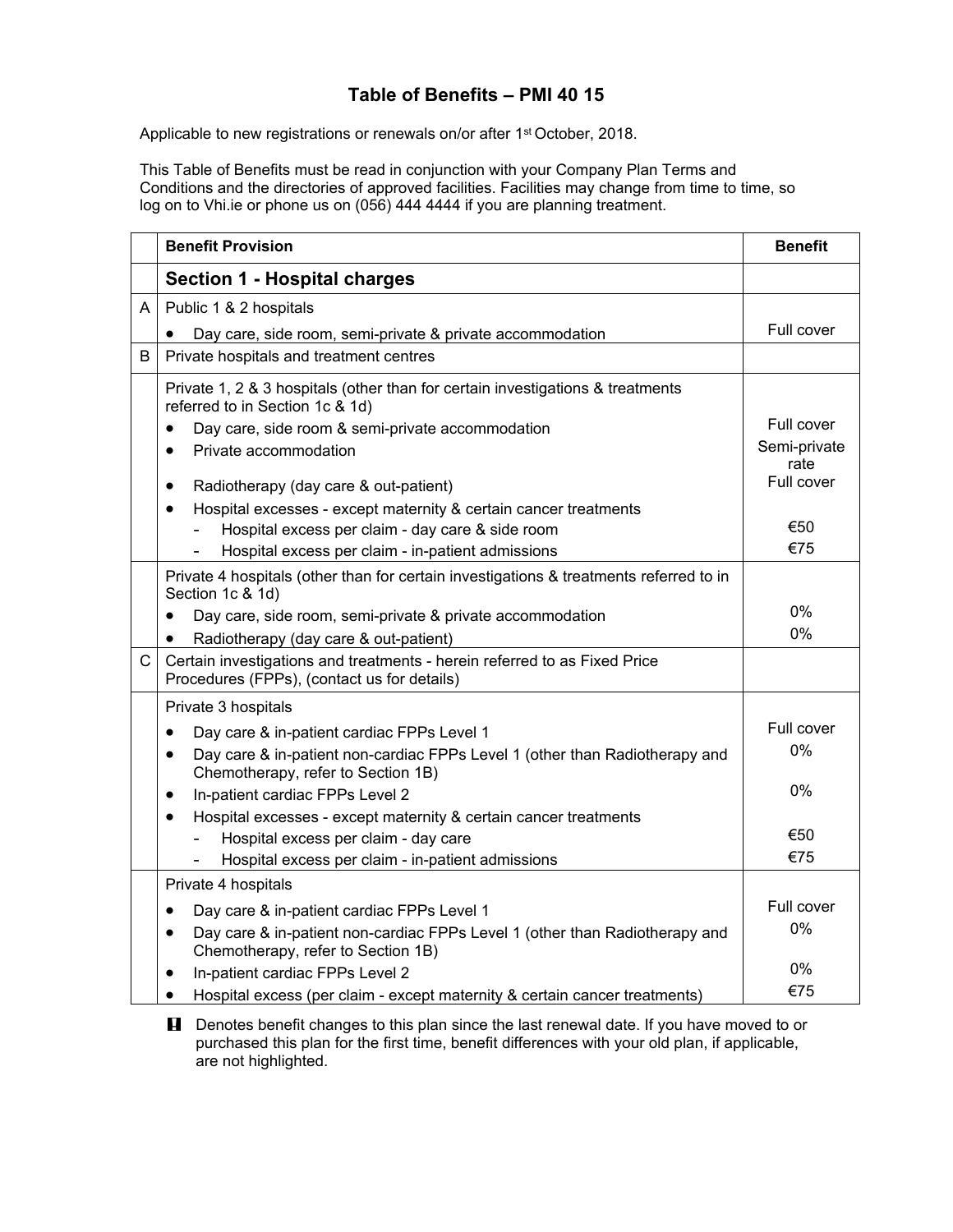| D | Specified hip, knee & shoulder joint replacement procedures (herein referred to as<br>Orthopaedic procedures) & specified Ophthalmic procedures - contact us for<br>details of these |                                   |
|---|--------------------------------------------------------------------------------------------------------------------------------------------------------------------------------------|-----------------------------------|
|   | Private 1, 2 & 3 hospitals                                                                                                                                                           |                                   |
|   | Day care, side room & semi-private accommodation                                                                                                                                     | 80%                               |
|   | Private accommodation<br>$\bullet$                                                                                                                                                   | 80% Semi-<br>private rate         |
|   | Hospital excesses                                                                                                                                                                    |                                   |
|   | Hospital excess per claim - day care & side room                                                                                                                                     | €50<br>€75                        |
|   | Hospital excess per claim - in-patient admissions                                                                                                                                    |                                   |
|   | Private 4 hospitals                                                                                                                                                                  |                                   |
|   | Day care, side room, semi-private & private accommodation                                                                                                                            | 0%                                |
|   | When carried out as a Fixed Price Procedure (contact us for details)                                                                                                                 |                                   |
|   | Private 3 & 4 hospitals<br>٠                                                                                                                                                         | 0%                                |
|   | <b>Section 2 - Consultants' fees/GP procedures</b>                                                                                                                                   |                                   |
| A | In-patient treatment, day-care/side room/out-patient & GP procedures                                                                                                                 |                                   |
|   | Participating consultant/GP<br>٠                                                                                                                                                     | Full cover                        |
|   | Non-participating consultant/GP                                                                                                                                                      | Standard<br>benefit               |
|   | Section 3 - Psychiatric cover (read in conjunction with Section<br>1)                                                                                                                |                                   |
| A | In-patient psychiatric cover                                                                                                                                                         | 100 days                          |
| В | Day care psychiatric treatment for approved day care programmes                                                                                                                      | Contact us for<br>further details |
| C | In-patient treatment for alcoholism, drug or other substance abuse in any 5 year<br>period                                                                                           | 91 days                           |
| D | Out-patient mental health treatment (in an approved out-patient mental health<br>centre)                                                                                             |                                   |
|   | Mental health assessment in every 2 year period                                                                                                                                      | €100 per<br>member                |
|   | Mental health therapy, 12 visits                                                                                                                                                     | €30 per visit                     |
|   | <b>Section 4 - Maternity</b>                                                                                                                                                         |                                   |
| A | Normal confinement                                                                                                                                                                   |                                   |
|   | Public hospital benefit (up to 3 days)<br>٠                                                                                                                                          | Full cover                        |
|   | Caesarean delivery (as per hospital benefits listed)                                                                                                                                 | <b>Refer Section</b>              |
|   | Home birth benefit                                                                                                                                                                   | 1<br>€3,400                       |
| В | In-patient maternity consultant fees (per Schedule of Benefits for Professional<br>Fees)                                                                                             | Agreed<br>charges                 |
| С | Post-natal home nursing                                                                                                                                                              |                                   |
|   | Following 1 nights stay<br>$\bullet$                                                                                                                                                 | €1,200                            |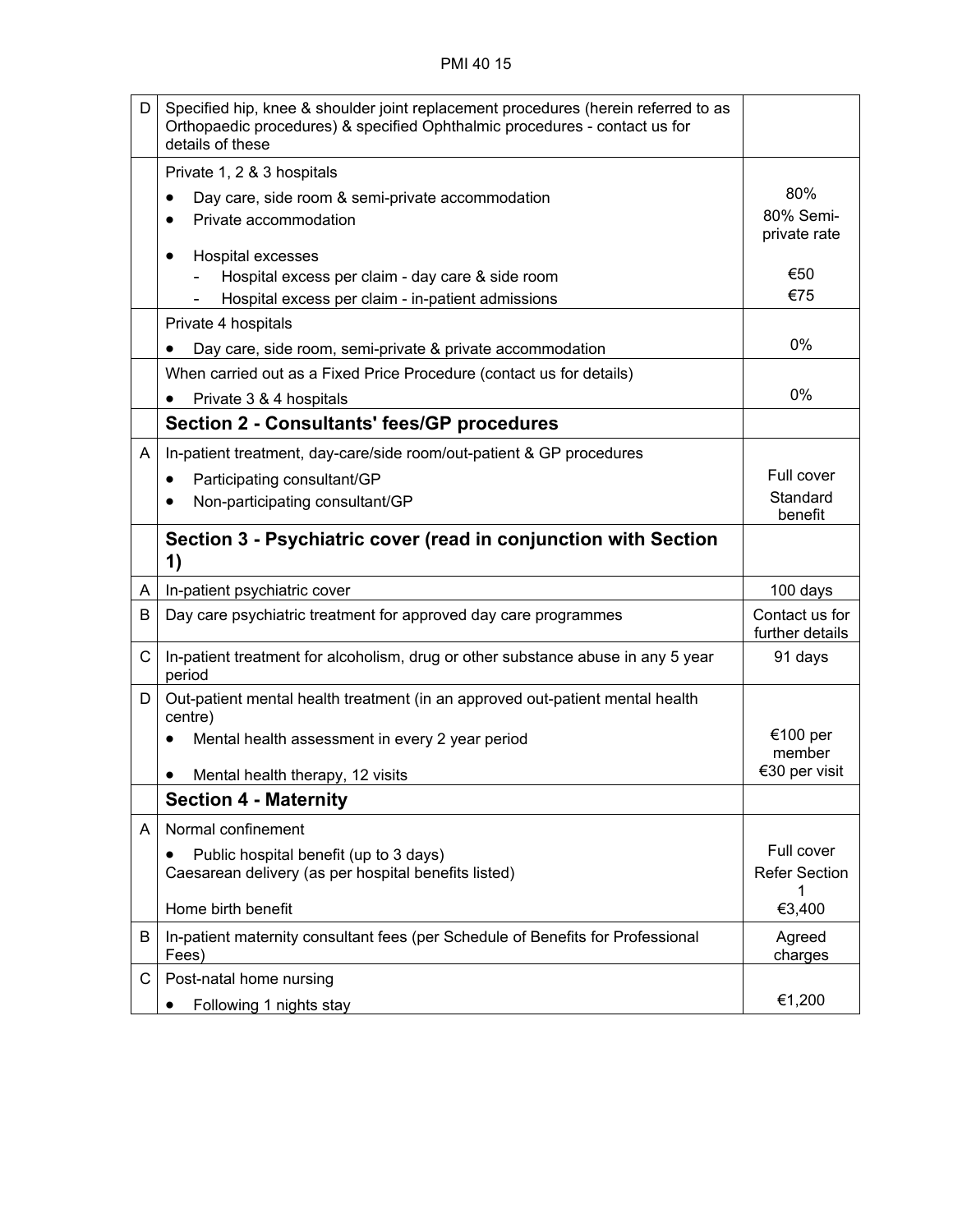|   | Following 2 nights stay<br>$\bullet$                                                     | €600                            |
|---|------------------------------------------------------------------------------------------|---------------------------------|
| D | Vhi Fertility Programme                                                                  |                                 |
|   | Fertility benefit - benefit per member, towards the cost of specified fertility tests    |                                 |
|   | and treatments carried out in a Vhi Participating Fertility Treatment Centre             |                                 |
|   | Initial consultation<br>$\bullet$                                                        | €100 discount<br>at point of    |
|   |                                                                                          | sale                            |
|   | AMH & Semen Analysis tests                                                               | €100 discount                   |
|   |                                                                                          | at point of<br>sale             |
|   | Egg freezing - once per lifetime<br>٠                                                    | €1,000                          |
|   | Sperm freezing - once per lifetime                                                       | €125                            |
|   | IUI - up to 2 treatments per lifetime, female members only<br>$\bullet$                  | €450 per                        |
|   |                                                                                          | treatment*<br>€1,000 per        |
|   | IVF or ICSI - up to 2 treatments per lifetime, female members only<br>$\bullet$          | treatment*                      |
|   | Fertility counselling - 4 sessions per treatment carried out in a Vhi Participating<br>٠ | €40 per                         |
|   | <b>Fertility Treatment Centre</b>                                                        | session<br><b>Refer Section</b> |
|   | Fertility support services - Acupuncturists & Dieticians visits<br>٠                     | 9                               |
|   | * These benefits are co-funded by Vhi and the Vhi Participating Fertility Treatment      |                                 |
|   | Centre                                                                                   |                                 |
|   | <b>Section 5</b>                                                                         |                                 |
| A | Convalescent care - first 14 nights                                                      | €75 per night                   |
| B | Cancer care support - one night's accommodation up to €100, for each treatment           | €1,500 per<br>calendar year     |
| C | Vhi Healthcare approved medical and surgical appliances - subject to an excess of        | €2,500 per                      |
|   | €300 per member per year (contact us for details of eligible appliances)                 | member year                     |
| D | Vhi Hospital@Home                                                                        | Full cover                      |
| Е | Child home nursing - 28 days per calendar year                                           | €100 per day                    |
| F | Parent accompanying child - 14 days per calendar year, following a stay in excess        | €100 per day                    |
|   | of 3 days in hospital                                                                    |                                 |
| G | Return home benefit                                                                      | €100 per<br>claim               |
| H | Manual Lymph Drainage following cancer treatment - 10 visits                             | Up to €50 per                   |
|   |                                                                                          | visit                           |
|   | <b>Section 6 - Transport costs</b>                                                       |                                 |
| A | Transport costs (covered in accordance with our rules)                                   | Agreed                          |
|   |                                                                                          | charges                         |
|   | <b>Section 7 - Cover outside Ireland</b>                                                 |                                 |
| A | Emergency treatment abroad                                                               | €100,000                        |
| B | Elective treatment abroad (subject to prior approval)                                    |                                 |
|   | Surgical procedures available in Ireland (as per level of cover in Ireland)              | €100,000                        |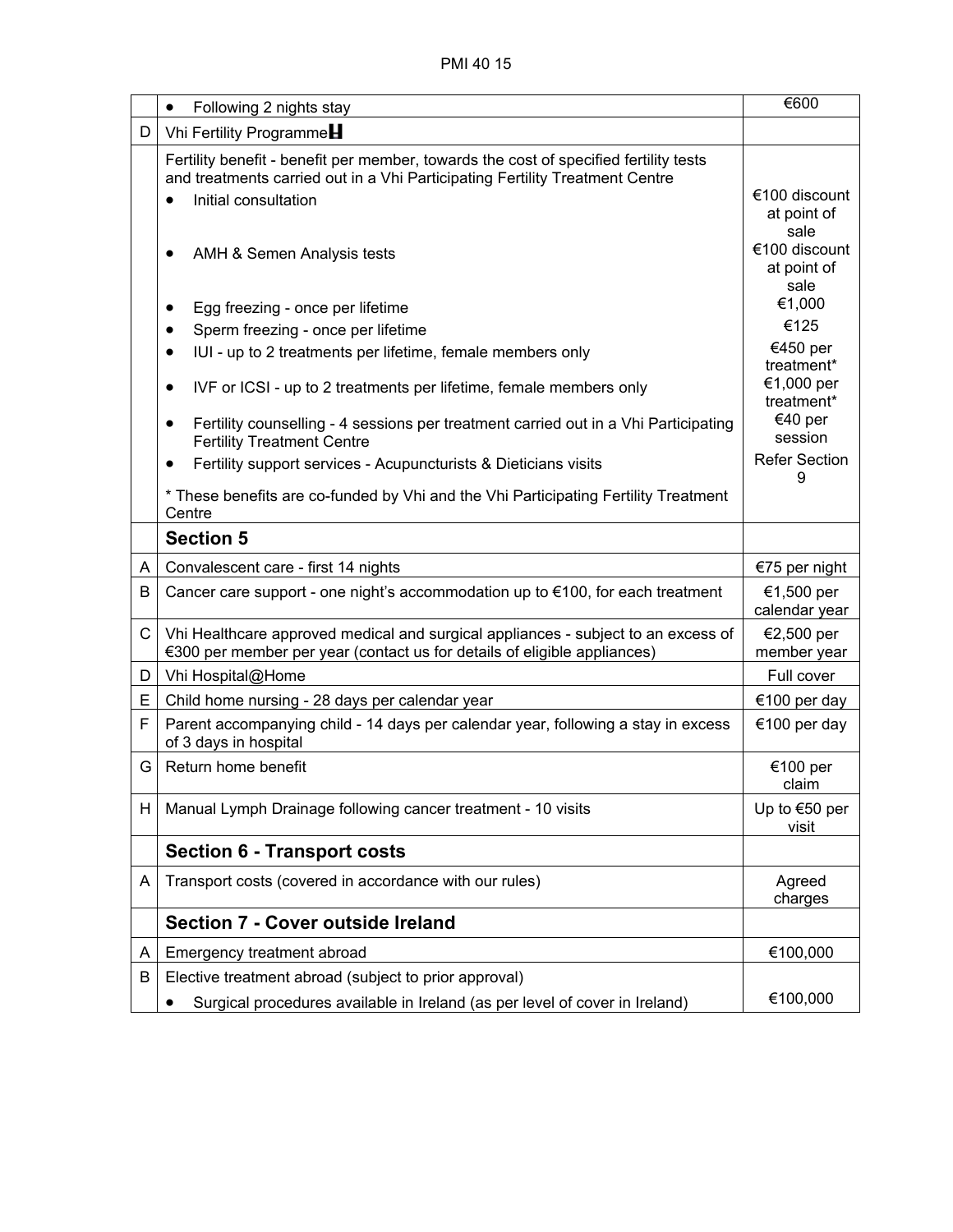|    | Treatment not available in Ireland<br>$\bullet$                                                                                                                                                                                         | €100,000                   |
|----|-----------------------------------------------------------------------------------------------------------------------------------------------------------------------------------------------------------------------------------------|----------------------------|
|    | <b>Section 8</b>                                                                                                                                                                                                                        |                            |
| A  | In-patient MRI scans (covered in accordance with Section 1)                                                                                                                                                                             | Agreed<br>charges          |
| B  | Out-patient MRI scans                                                                                                                                                                                                                   |                            |
|    | Category 1 - approved MRI centres<br>$\bullet$                                                                                                                                                                                          | Full cover                 |
|    | Category 2 - approved MRI centres, agreed MRI charges & consultant<br>Radiologists fees (subject to an excess of €125 per scan)                                                                                                         | Full cover                 |
| C  | PET-CT scans (covered in accordance with our rules)                                                                                                                                                                                     | Agreed<br>charges          |
| D. | CT Scans (covered in accordance with our rules) $\blacksquare$                                                                                                                                                                          | Full cover                 |
|    | Section 9 – Day-to-day medical expenses (benefits are per visit,<br>per member, unless otherwise indicated)                                                                                                                             |                            |
| A  | Consultant consultation - 25 visits                                                                                                                                                                                                     | €60                        |
| B  | Pathology - consultants' fees (per referral)                                                                                                                                                                                            | €60                        |
| C  | Radiology - consultants' fees for professional services (per procedure)                                                                                                                                                                 | €60                        |
| D  | Pathology/Radiology or other diagnostic tests (refer to Section 8 for out-patient<br>MRI benefits) - 50% of agreed charges in an approved out-patient centre. Contact<br>us for details of eligible diagnostic tests and reimbursements | €500 per year              |
| E. | Pre- and post-natal care (combined visits)                                                                                                                                                                                              | €250                       |
| F  | Health screening - in each 24 month period, covered in accordance with our rules<br>(contact us for details) *                                                                                                                          |                            |
|    | Lifestage screening programme in a Vhi Medical Centre                                                                                                                                                                                   | €110 per<br>screen         |
|    | Dexa scans in an approved dexa scan centre                                                                                                                                                                                              | 50% cover                  |
|    | Mammograms in an approved mammogram centre                                                                                                                                                                                              | Full cover                 |
| G  | Emergency dental treatment                                                                                                                                                                                                              | Up to €750<br>per accident |
| H. | Acupuncturists, Dieticians* - 5 combined visits                                                                                                                                                                                         | €40                        |
| L  | Vhi SwiftCare exclusive benefit to Vhi customers*                                                                                                                                                                                       |                            |
|    | Initial consultation (charge is €125 – you pay €25)                                                                                                                                                                                     | €100                       |
|    | Follow-up treatment package after this consultation for x-rays, tests & medical<br>$\bullet$<br>aids (maximum you will pay is €100 for this follow-up treatment)                                                                        | 50% of total<br>costs      |
|    | Vhi SwiftCare appointment services* <b>H</b>                                                                                                                                                                                            |                            |
|    | Consultant consultation (orthopaedic, oral maxillofacial & sports medicine)<br>$\bullet$                                                                                                                                                | 50%                        |
| J  | Vhi paediatric clinic* $\blacksquare$                                                                                                                                                                                                   |                            |
|    | Initial Consultant consultation<br>$\bullet$                                                                                                                                                                                            | 50%                        |
|    | Follow up paediatric treatment and services after this consultation including<br>lactation consultant, dietician, ultrasound, blood tests and x-ray                                                                                     | 50% of total<br>costs      |
|    | Annual excess - per member, per year                                                                                                                                                                                                    | €125                       |